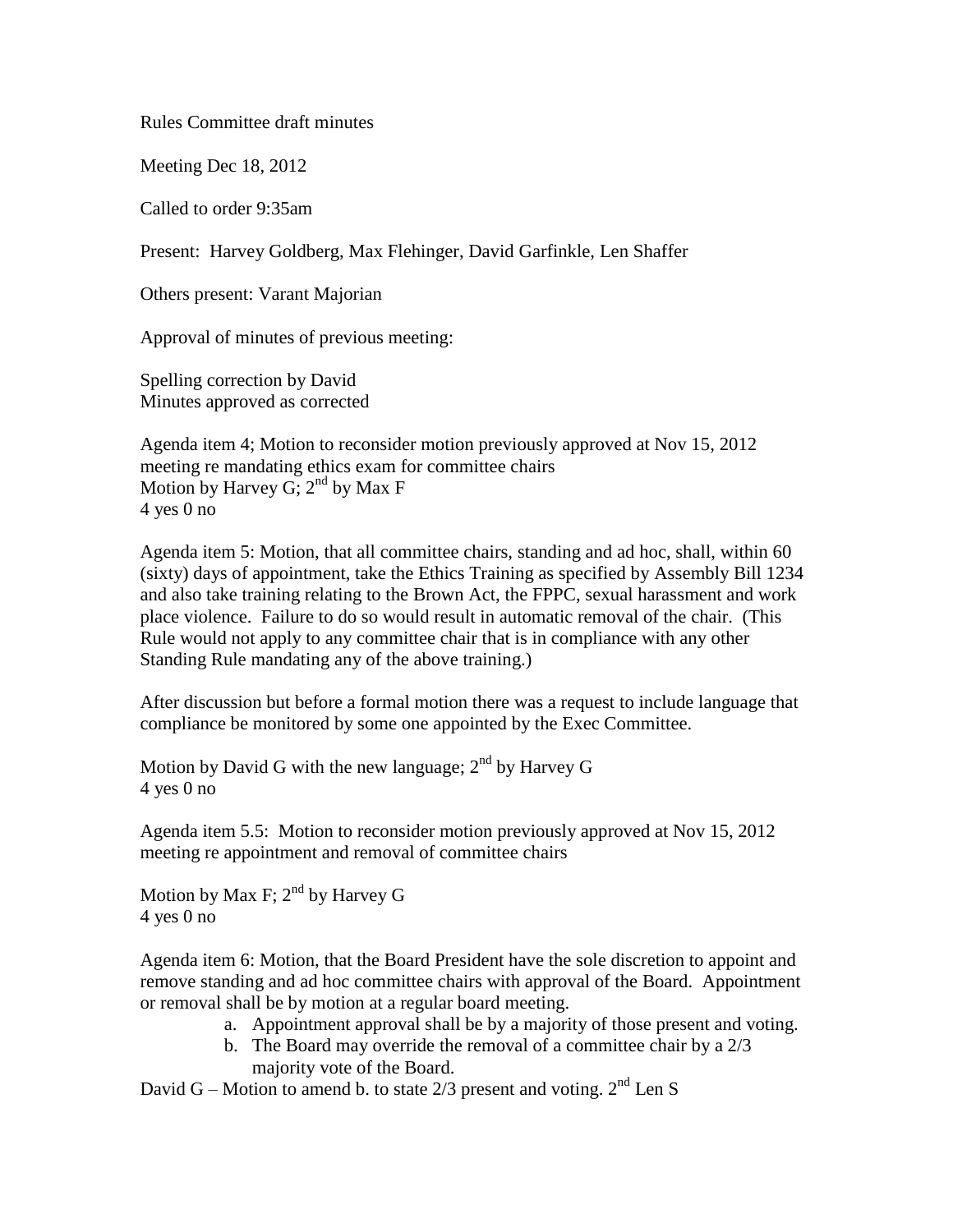1 yes 3 no Harvey G – Motion to amend b. to state  $2/3$  of current board members.  $2<sup>nd</sup>$  by Max F 3 yes 1 no

As amended  $-4$  yes 0 no

(Note During the discussion on this agenda item Kathy Delle Donne arrived. There now being 6 board members present, Varant Majorian agreed he would be present as an observer only so as to allow the meeting to continue. Varant did not enter into any of the discussion of agenda items from that point forward.)

Agenda item 7: Motion to reconsider motion previously approved at Nov 15, 2012 meeting re standing committees.

Motion by Max F;  $2^{nd}$  by David G 4 yes 0 no

Agenda item 8: Motion, the Rules Committee recommends to the Board that the following be reconfirmed as standing committees:

- a. Budget and Finance; Energy and Environment; Government Action; Land Use; Outreach; Public Safety; Rules and Bylaws; and Transportation and Mobility; and
- b. That an Animal Welfare committee be added to the list of standing committees

Motion by Max F;  $2^{nd}$  by Harvey G 4 yes 0 no

Comment by Kathy that Deanna Scott was interested in chairing such a committee – Deana commented on programs regarding feral cats, pet adoptions and horse issues

- 2. Agenda item 9: Motion that the Tarzana Neighborhood Council shall, if at all feasible, maintain a web site for communicating with it stakeholders, informing stakeholders of neighborhood council and community events, posting Board and committee agendas, promoting the Tarzana Neighborhood Council and for other similar purposes. Further, in order to assure that at all times the web site is available and accessible for the such purposes access to the web site shall be as follows:
	- a. Administrative privileges shall held by the President, the First Vice President and, as directed by a vote of the Executive Committee, either the Treasurer or Second Vice President
	- b. Limited access to committee pages on the web site and to the calendar shall be given to each committee chair for the purpose of posting agendas and minutes and calendar entries showing the date, time and location of committee meetings

Motion by Harvey G;  $2<sup>nd</sup>$  by David G – added after "committee agendas" approved minutes, financial statements and future calendar events,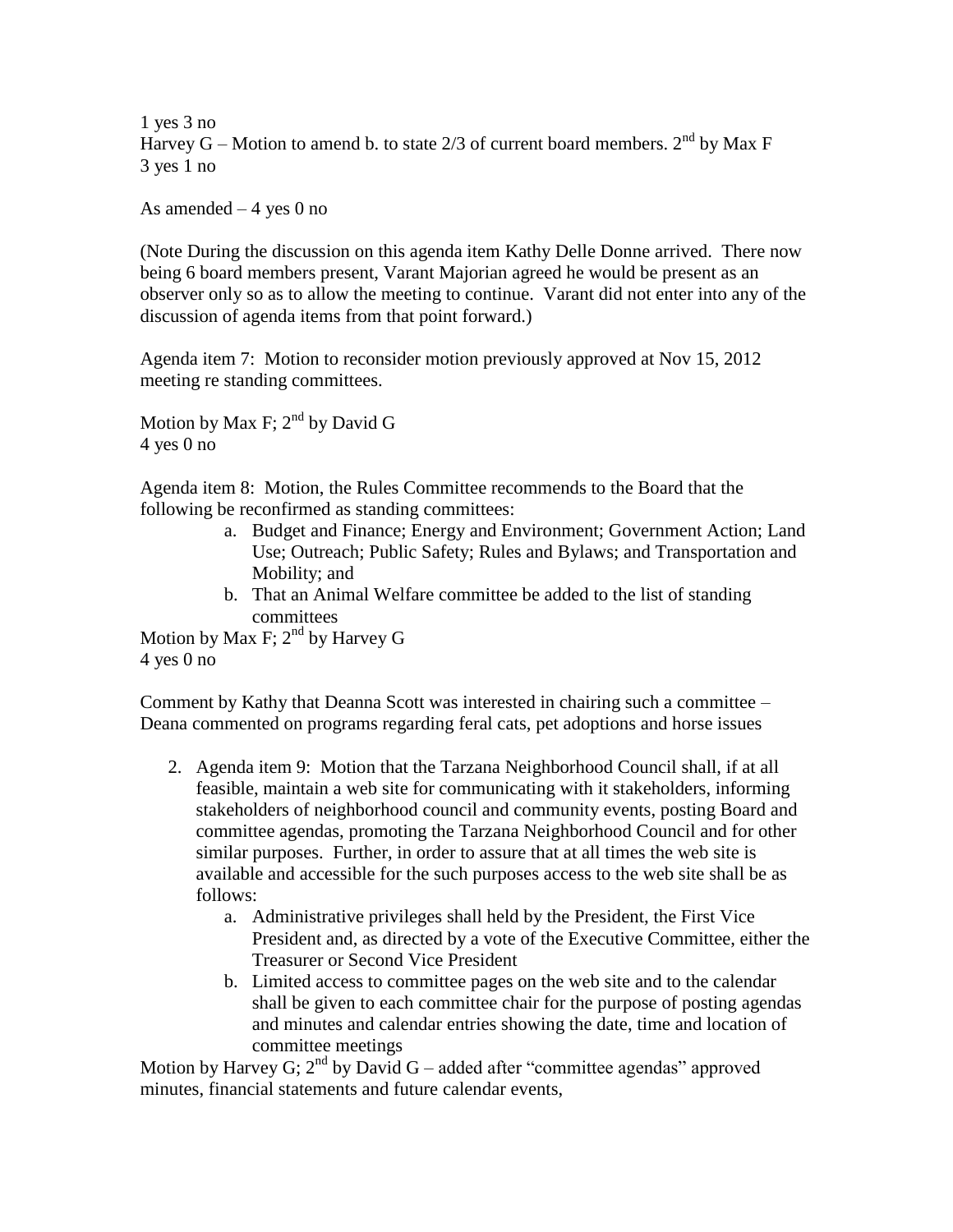4 yes 0 no

Comment by Kathy that only the president should have administrative access to the web site.

Agenda item 10: Motion that the TNC Bylaws Art V, 9, C be amended to state "shall require an affirmative vote of two-thirds (2/3) of the Board. For the purposes of such action an "abstention" shall count as a "yes" vote."

Motion by Max F;  $2^{nd}$  by Harvey G – the motion was to require a 2/3 vote of the current board members.

David G – amendment to delete abstention as a "yes" vote; Harvey  $2<sup>nd</sup>$ 1 yes (David G) 3 no

Vote on original motion with the 2/3 vote of current board members 3 yes 1 no (David G)

Agenda item 11: Motion, that the TNC Bylaws Art VI, 4 be amended to read "unless sooner removed by a two-thirds (2/3) vote of the Board of Governors or by action of Article VI, 3. For the purposes of such action by the Board an "abstention" shall count as a "yes" vote."

Motion by Harvey G;  $2^{nd}$  by Max F – the motion was to require a 2/3 vote of the current board members

David G – amendment to delete abstention as a "yes" vote – No  $2<sup>nd</sup>$ 

Vote on original motion with the 2/3 vote of current board members 3 yes 1 no (David G)

(At 10:50 David G left the meeting)

Agenda item 12: Motion, that the TNC Bylaws Art III, 1 be amended to state "on the west by Corbin Avenue to its terminus at Corbin Canyon, and then along the 91356/91364 zip code boundary to Mulholland Drive."

Motion by Harvey G;  $2^{nd}$  by Max F

After discussion regarding adjusting boundary to include all of 91356 in Tarzana NC and the need for consultation with Woodland Hills Warner Center Harvey G. moved to postpone the item until the next Rules Committee meeting;  $2<sup>nd</sup>$  Max F. 3 yes 0 no

Comment by Kathy regarding this issue coming up on the past and advising that it needs to be discussed with Woodland Hills Warner Center